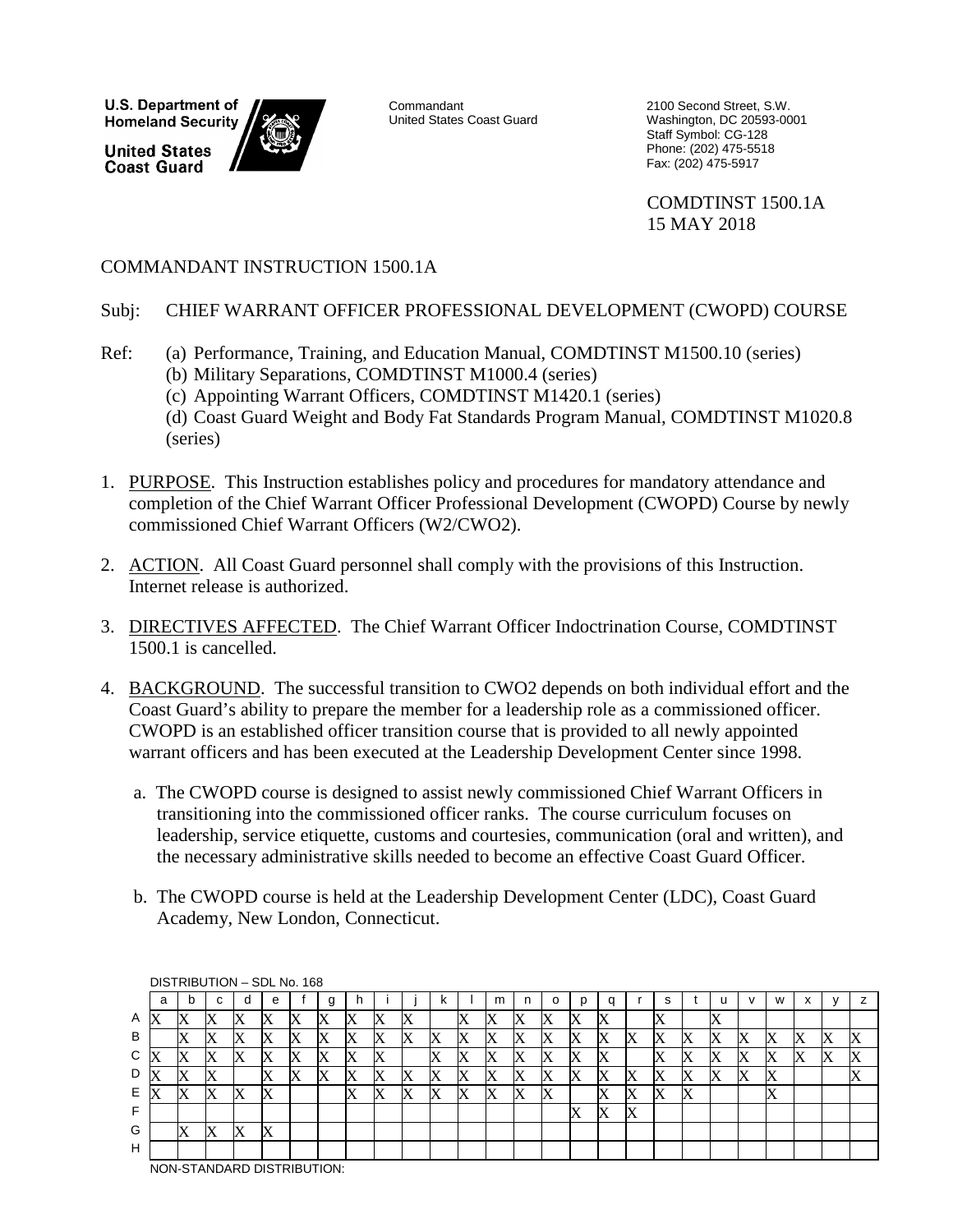## COMDTINST 1500.1A

- c. There are two CWOPD Courses:
	- (1) CWOPD Course (501614) is a 12-day (2 week) course designed for all newly appointed CWO2s who have completed the Chief Petty Officer Academy, or equivalent Department of Defense (DoD) Senior Non-commissioned Officer (SNCO) Academy.
	- (2) CWOPD Course (500736) is a 19-day (3 week) course designed for all newly appointed CWO2s who do not meet the prerequisites for attendance to the 12-day course. In accordance with Reference (a), to attend advance training in excess of two weeks, the member must have at least one year of service remaining on their current period of active duty service.
- d. CWO2 selectees with an approved commissioning date, who have received and accepted CWO appointment orders from Commander, Coast Guard Personnel Service Center (PSC) (opm/rpm) are eligible to attend.
- e. Information on the CWOPD course requirements are maintained on the Education and Training Quota Management Command CGPortal site at: [https://cg.portal.uscg.mil/units/forcecom/tqc/Pages/Home.aspx.](https://cg.portal.uscg.mil/units/forcecom/tqc/Pages/Home.aspx)
- f. Information on the CWOPD course curriculum is maintained on the Chief Warrant Officer Professional Development CGPortal site at: [https://cg.portal.uscg.mil/communities/leadership-development/CWOPD/SitePages/](https://cg.portal.uscg.mil/communities/leadership-development/CWOPD/SitePages/Home.aspx) [Home.aspx.](https://cg.portal.uscg.mil/communities/leadership-development/CWOPD/SitePages/Home.aspx)
- 5. DISCLAIMER. This guidance is not a substitute for applicable legal requirements. It is intended to provide policy and operational guidance for CG personnel and it is not intended to nor does it impose legally-binding requirements on any party outside the CG.
- 6. MAJOR CHANGES. Major changes in this update include: CWOPD course must be completed within 18 months of commission; course name; training request process; and the training location is updated to the Leadership Development Center (LDC), New London, CT.

## 7. ENVIRONMENTAL ASPECT AND IMPACT CONSIDERATIONS.

- a. The development of this Instruction and the general policies contained within it have been thoroughly reviewed by the originating office in conjunction with the Office of Environmental Management, Commandant (CG-47). This Instruction is categorically excluded under current Department of Homeland Security (DHS) categorical exclusion (CATEX) A3 from further environmental analysis in accordance with "Implementation of the National Environmental Policy Act (NEPA), DHS Instruction Manual 023-01-001-01 (series).
- b. This Instruction will not have any of the following: significant cumulative impacts on the human environment; substantial controversy or substantial change to existing environmental conditions; or inconsistencies with any Federal, State, or local laws or administrative determinations relating to the environment. All future specific actions resulting from the general policy in this Instruction must be individually evaluated for compliance with the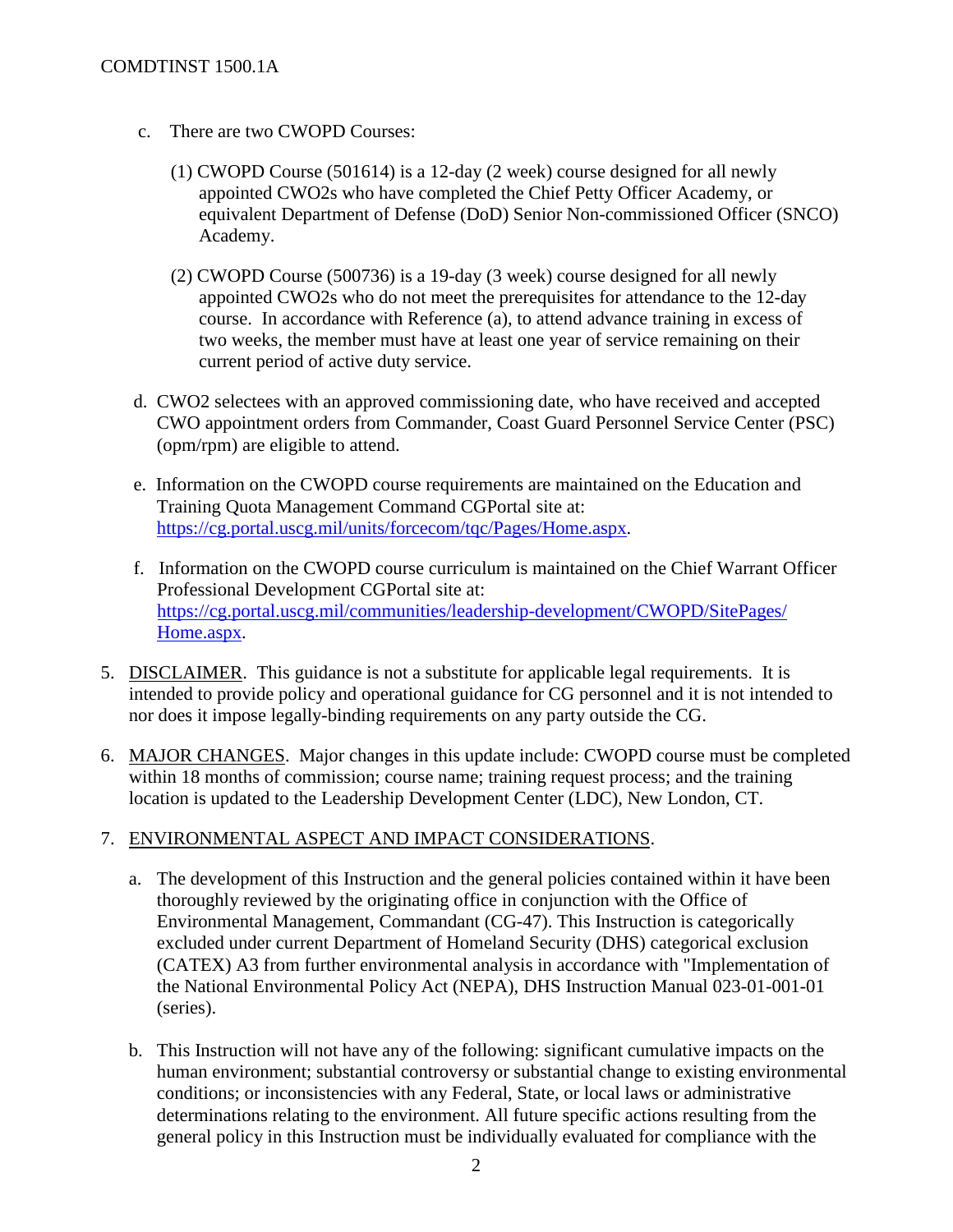National Environmental Policy Act (NEPA), Department of Homeland Security (DHS) and Coast Guard NEPA policy, and compliance with all other applicable environmental mandates.

- 8. DISTRIBUTION. No paper distribution will be made of this Instruction. An electronic version will be located on the following Commandant (CG-612) web sites: Internet: <http://www.dcms.uscg.mil/directives>, and CGPortal: [https://cgportal2.uscg.mil/library/directives/SitePages/Home.aspx.](https://cgportal2.uscg.mil/library/directives/SitePages/Home.aspx)
- 9. RECORDS MANAGEMENT CONSIDERATIONS. This Commandant Instruction has been thoroughly reviewed during the directives clearance process, and it has been determined there are no further records scheduling requirements, in accordance with Federal Records Act, 44 U.S.C. 3101 et seq., NARA requirements, and Information and Life Cycle Management Manual, COMDTINST M5212.12 (series). This policy does not have any significant or substantial change to existing records management requirements.

## 10. POLICY AND PROCEDURES.

- a. Attendance and successful completion of the CWOPD course is mandatory and a requirement for all W2 personnel. All newly commissioned CWO2s must attend and complete the CWOPD course within the first 18 months of commission. In accordance with Reference (b), failure by a Regular Coast Guard officer of any required course of training, instruction, or indoctrination at a service school combined with any other known deficiency, when viewed in relation to an officer's overall record, requires separation.
- b. Members required to attend CWOPD shall:
	- (1) Review the class convening schedule for Coast Guard Class "C" Training Courses, for the listing of class convening dates and select the appropriate course (two or three week) and the class convening date(s) that best fit their unit and personal needs. The Education and Training Quota Management Command (ETQC) publishes regular updates to the class convening schedule on their web site: <https://cg.portal.uscg.mil/units/forcecom/tqc/Pages/Home.aspx>
	- (2) Active duty and reserve members that are in, or will be assigned to an OCONUS deployable status/unit (*i.e.* PSU, PATFORSWA), or participating in an advanced education program should notify the Program Manager, Commandant (CG-128) to discuss attendance to the CWOPD Course prior to or immediately following their tour of duty. All efforts will be made to ensure the member meets the 18 month requirement.
	- (3) Submit an Electronic Training Request (ETR) via their Training Officer (TO) or Educational Services Officer (ESO), noting primary and alternate class dates in the notes block of the ETR. Members under Permanent Change of Station (PCS) Orders, who wish to apply for a class after departure from their Permanent Duty Station (PDS), should coordinate with their receiving command to ensure their new assignment duties and responsibilities will not interfere with their requested attendance dates.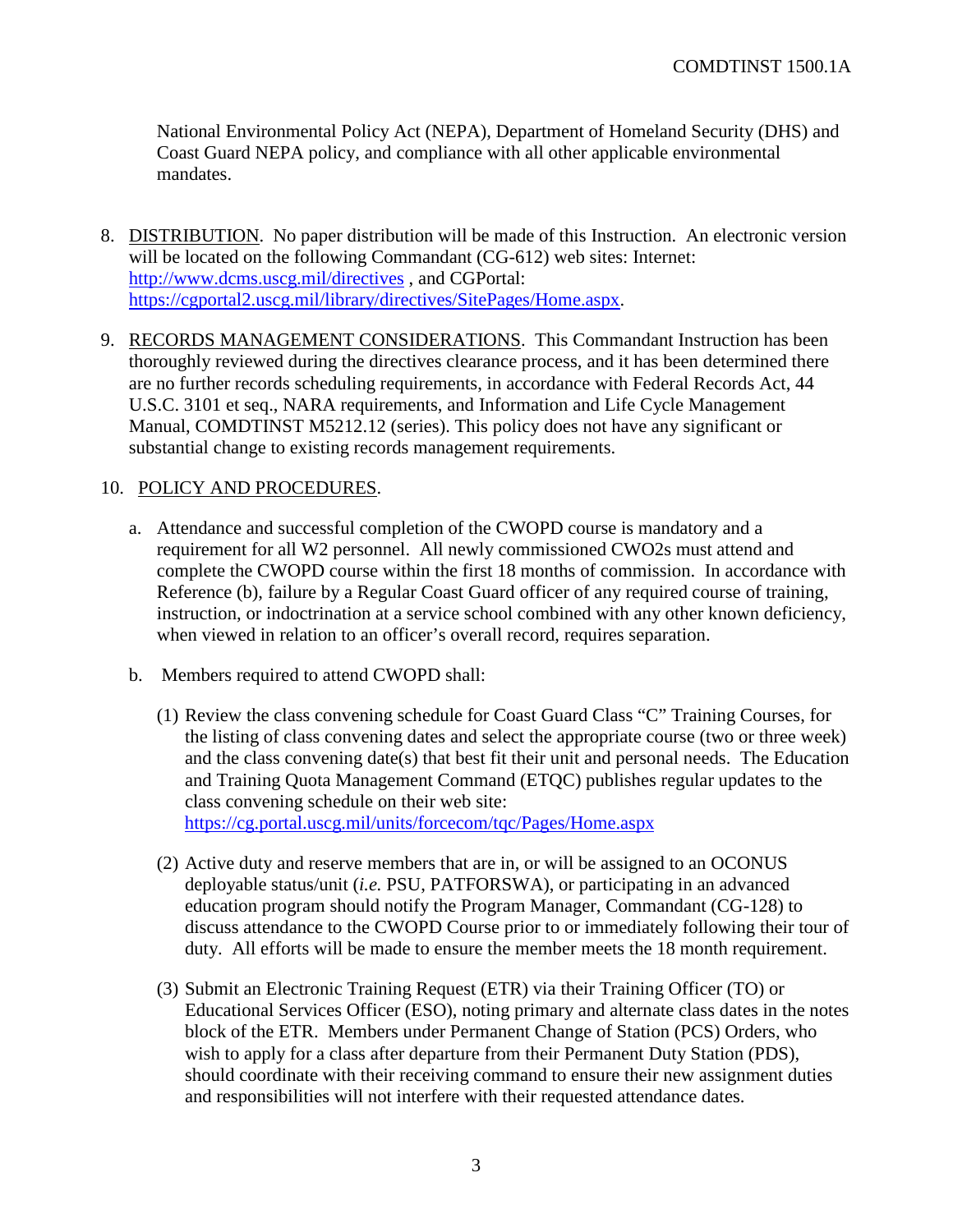#### COMDTINST 1500.1A

- (4) A member who will not be commissioned before the class convening date, but has accepted appointment orders and is scheduled to attend CWOPD within three months of his/her commissioning date, may request to be frocked. The frocking request (*i.e.* "Member requests to be frocked to attend this session and has command approval") must be included in the notes block of the command approved ETR. Commandant (CG-128) will coordinate all requests and will forward to Commander, CG PSC (opm/rpm) for final approval.
- (5) Orders will normally be issued by ETQC no less than four weeks prior to a class convening date. Selected Reserve members in a drilling status will be issued no-cost orders from ETQC and will need to request either ADT-AT or ADT-OTD in accordance with their unit procedures once they have been notified of enrollment. Funding will be issued from the District Reserve Force Readiness Staff or PACAREA-13. Use of Inactive Duty for Training (IDT) drills is not authorized.
- (6) In accordance with Reference (d), Part 3.5.1, members must be in compliance with weight standards prior to the class convening date.
- (7) Following issuance of orders, all requests for cancellation must be fully documented as to cause and a cancellation message must be released by the commanding officer, commander, or first O6/GS15 in the chain of command and approved by Commandant (CG-128). Additional information on how to submit a cancellation message request is located in the remarks block of the member's official travel orders in Direct Access (DA).
	- (a) Active duty and reserve members that find themselves Not Available for Full Duty (NAFD), non-compliant with weight standards, experiencing a family emergency or have a bona-fide operational commitment after orders have been issued, should request cancellation and placement in another class if seats are available.
	- (b) Waivers for attendance to the CWOPD course will only be granted if the member requiring the training has a service approved retirement.

#### 11. RESPONSIBILITIES.

- a. The Office of Leadership, Commandant (CG-128) is the Program Manager for the CWOPD courses and is responsible for monitoring compliance with this instruction.
- b. Each newly appointed CWO2 is ultimately responsible for ensuring completion of this mandatory professional development course.
- c. Commanding Officers are responsible for ensuring their members are provided the opportunity to attend and complete the CWOPD course within the required timeframe.
- 12. FORMS/REPORTS. None.